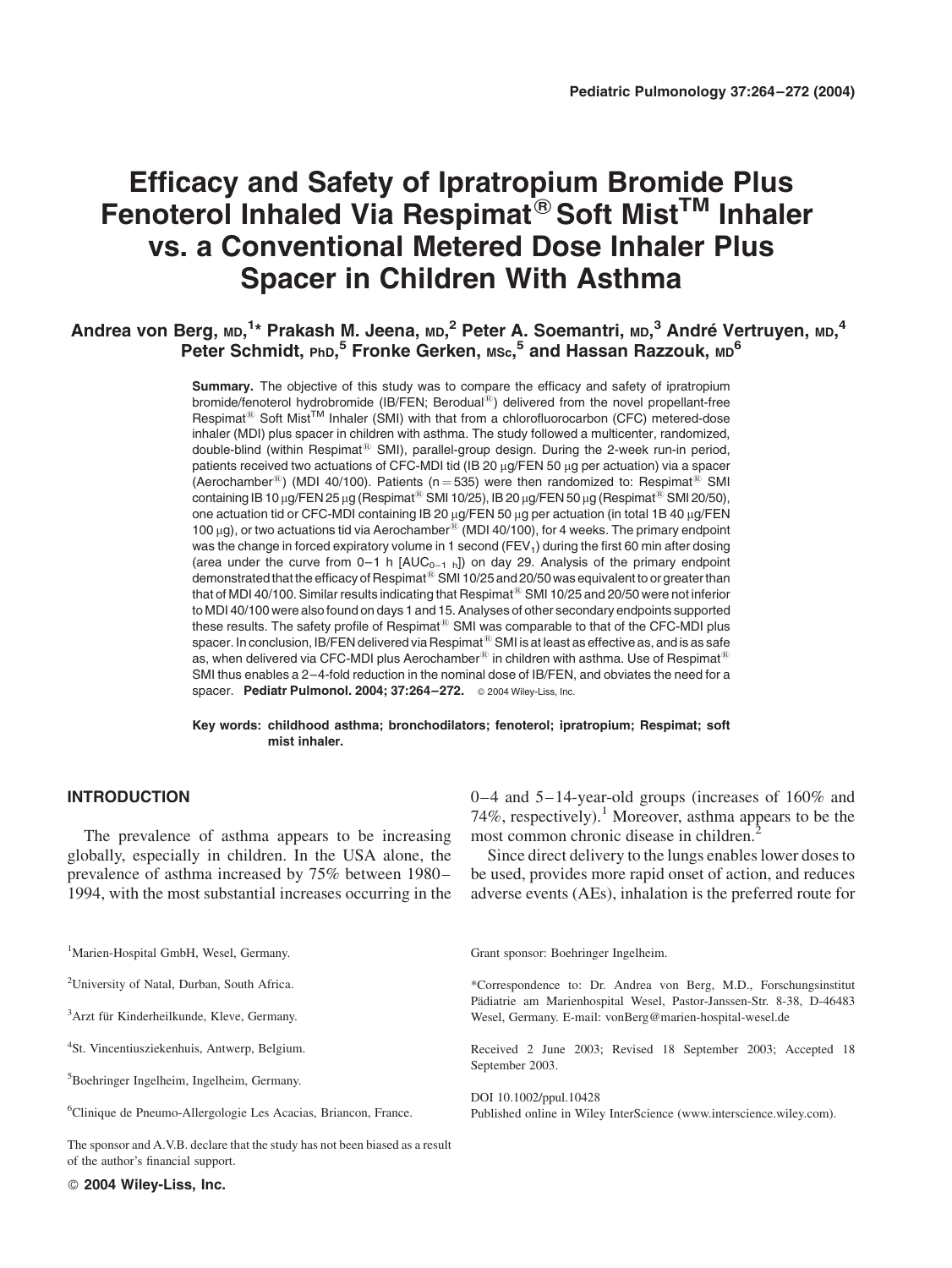Metered-dose inhalers (MDIs) are still the most commonly used devices for inhaled administration of bronchodilators for the treatment of asthma. Although MDIs are easy to use in theory, a relatively large proportion of patients, particularly children, have trouble using them in practice. A study conducted in asthmatic children who were using MDIs showed that only 46% of them had an efficient inhaler technique.<sup>10</sup> The need for good coordination to obtain a satisfactory lung dose restricts the use of MDIs in children.<sup>11</sup> The failure to respond to inhaled therapy in early childhood asthma may be attributable to failure of drug delivery.<sup>12</sup>

The Respimat<sup>®</sup> Soft Mist<sup>TM</sup> Inhaler (SMI) is a novel multidose inhaler (Fig. 1) with a unique delivery mechanism that uses the energy released from a tensioned spring to force a predefined metered volume of drug solution through the uniblock, a nozzle fed by a set of extremely fine channels. This produces a very fine aerosol for inhalation (the Soft  $Mist^{TM}$ ) without the need for chlorofluorocarbon (CFC) or hydrofluoroalkane



Fig. 1. Respimat<sup>®</sup> Soft Mist™ Inhaler.

(HFA) propellants. These components are illustrated in Figure 2. The Respimat<sup>®</sup> SMI is easy to use, with the patient simply having to twist the base of the device  $180^{\circ}$ , press the dose-release button, and inhale the Soft Mist<sup>TM</sup>. To ensure that all the emitted dose is inhaled, patients should inhale for at least 1.5 sec after pressing the doserelease button, and ideally for 2–3 sec. The medication is provided as a solution in a cartridge that is inserted into the device before first use, each cartridge containing 120 actuations. The Respimat $^{(8)}$  SMI generates a slow-moving cloud with a high fine-particle fraction.<sup>13-15</sup> These characteristics, together with a relatively long duration of dose release (approximately 1.2 sec), significantly reduce oropharyngeal and increase lung deposition



Fig. 2. Sectional diagram of Respimat<sup>®</sup> Soft Mist<sup>™</sup> Inhaler, showing main components of device.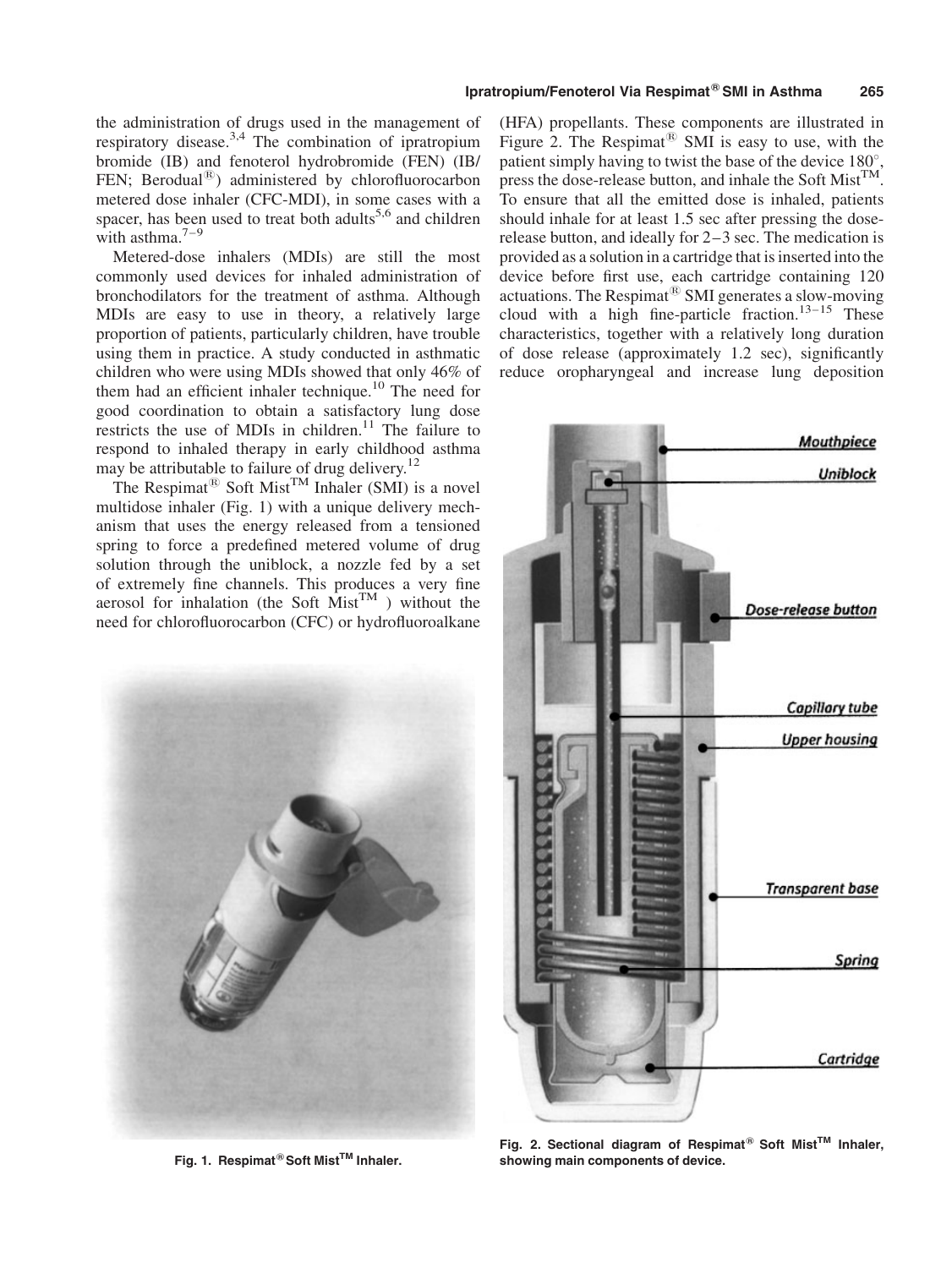compared with CFC-MDIs and HFA-MDIs.<sup>13–19</sup> The need for hand-lung coordination is also reduced.<sup>14</sup>

The objective of this 4-week study was to compare the bronchodilator activity and safety profile of IB/FEN ( $10/25 \mu$ g or  $20/50 \mu$ g) delivered as one actuation tid from a Respimat<sup>®</sup> SMI with those of IB/FEN 40/100  $\mu$ g delivered as two actuations tid from a CFC-MDI plus spacer in children with asthma. The choice of smaller dosages for the two Respimat<sup>®</sup> SMI groups was based on the results of a dose-ranging study<sup>20</sup> and a cumulative dose-response study<sup>21</sup> in asthma patients: these showed the bronchodilatory effects of IB/FEN via Respimat<sup>®</sup> SMI to be equivalent to those via CFC-MDI, when the dosages via Respimat $^{(8)}$  SMI were one quarter and one half of that given via CFC-MDI.

# PATIENTS AND METHODS

# **Patients**

Patients aged 6–15 years with a diagnosis of bronchial asthma were eligible for the study if they had a forced expiratory volume in 1 sec (FEV<sub>1</sub>) of 60–90% of predicted normal value<sup>22</sup> and reversible airway obstruction (FEV<sub>1</sub>) increase  $>12\%$  over baseline 30–60 min after two actuations of IB/FEN (Berodual $^{(8)}$ ) CFC-MDI used with an Aerochamber<sup>®</sup>). Patients were also required not to have been hospitalized for an exacerbation and to have had a stable dosage of pulmonary medication in the 4 weeks before the study.

Exclusion criteria included: a history of clinically significant diseases other than bronchial asthma; severe asthma with frequent nocturnal attacks or frequent exacerbations; and upper or lower respiratory tract infection during the 4 weeks before run-in. Girls having had their menarche who were sexually active or not using approved contraceptive methods were excluded.

The use of  $\beta$ -adrenergic and anticholinergic bronchodilators (short- and long-acting), oral corticosteroids, leukotriene receptor antagonists, and 5-lipoxygenase inhibitors was not allowed during the study. Concomitant medications that were allowed included: stable doses of inhaled corticosteroids, inhaled sodium cromoglycate and nedocromil, and oral xanthines. Appropriate washout periods for bronchodilators were used before pulmonary function tests.

#### Study Design

This multicenter, randomized, double-blind (within Respimat<sup> $\&$ </sup> SMI), active-controlled, parallel-group study was conducted in 54 centers in four countries between September 1998–July 1999. The study was conducted in accordance with the Declaration of Helsinki and Good Clinical Practice Guidelines. The local Ethics Committee or Institutional Review Board of each center approved the study protocol. Written informed consent was obtained from the child's parents or legally authorized representative. If possible, informed consent was also obtained from the child.

During the 2-week run-in period, all patients received two actuations of IB/FEN CFC-MDI tid (IB 20 µg/FEN 50 µg per actuation) via an Aerochamber<sup>®</sup>. Children who developed an upper or lower respiratory tract infection or who required the use of oral steroids during run-in were excluded from randomization. The remaining patients were randomized (in a 1:1:1 ratio) to one of three treatments for 4 weeks:

- Respimat<sup>®</sup> SMI IB 10 µg/FEN 25 µg, one actuation tid (Respimat<sup>®</sup> SMI 10/25);
- Respimat<sup>®</sup> SMI IB 20 µg/FEN 50 µg, one actuation tid (Respimat $^{(8)}$  SMI 20/50); or
- CFC-MDI IB 20 mg/FEN 50 mg per actuation, two actuations tid administered via Aerochamber® (MDI 40/100).

Treatment was open-label for devices and double-blind only for the IB/FEN dose delivered by Respimat<sup>®</sup> SMI. A double-dummy design was not used, because inhalation of excipients from both devices would have made it impossible to assess any switch effect or the incidence of AEs caused by excipients of either device. Salbutamol CFC-MDI 100 µg per actuation prn (via Aerochamber<sup>®</sup>) was used as rescue medication.

# Assessments

#### Schedule of Assessments

There were 4 clinic visits: an initial screening visit (visit 1) followed by a 2-week run in, and then visits 2–4 on days 1, 15, and 29 of the treatment period. At visit 1, demographic data were recorded, and patients provided a medical history and underwent both physical examination (including blood pressure and pulse rate) and pulmonary function tests (baseline  $FEV<sub>1</sub>$  and forced vital capacity (FVC), and testing for  $FEV_1$  reversibility). At visits 2–4, FEV<sub>1</sub>, forced midexpiratory flow (FEF<sub>25–75%</sub>),<sup>23</sup> FVC, pulse rate, and blood pressure were recorded predose and 5, 30, and 60 min postdose; daily diary recordings for morning and evening predose peak expiratory flow rate (PEFR) and number of daily actuations of study and rescue medication were also reviewed. Physical examination was repeated on day 29.

To minimize the influence of diurnal pulmonary variation, the start time of pulmonary function testing at visits 3 and 4 had to be within 30 min of that at visit 2.

# **Efficacy**

The primary endpoint was the change from predose in  $FEV<sub>1</sub>$  in the first 60 min after dosing, calculated as area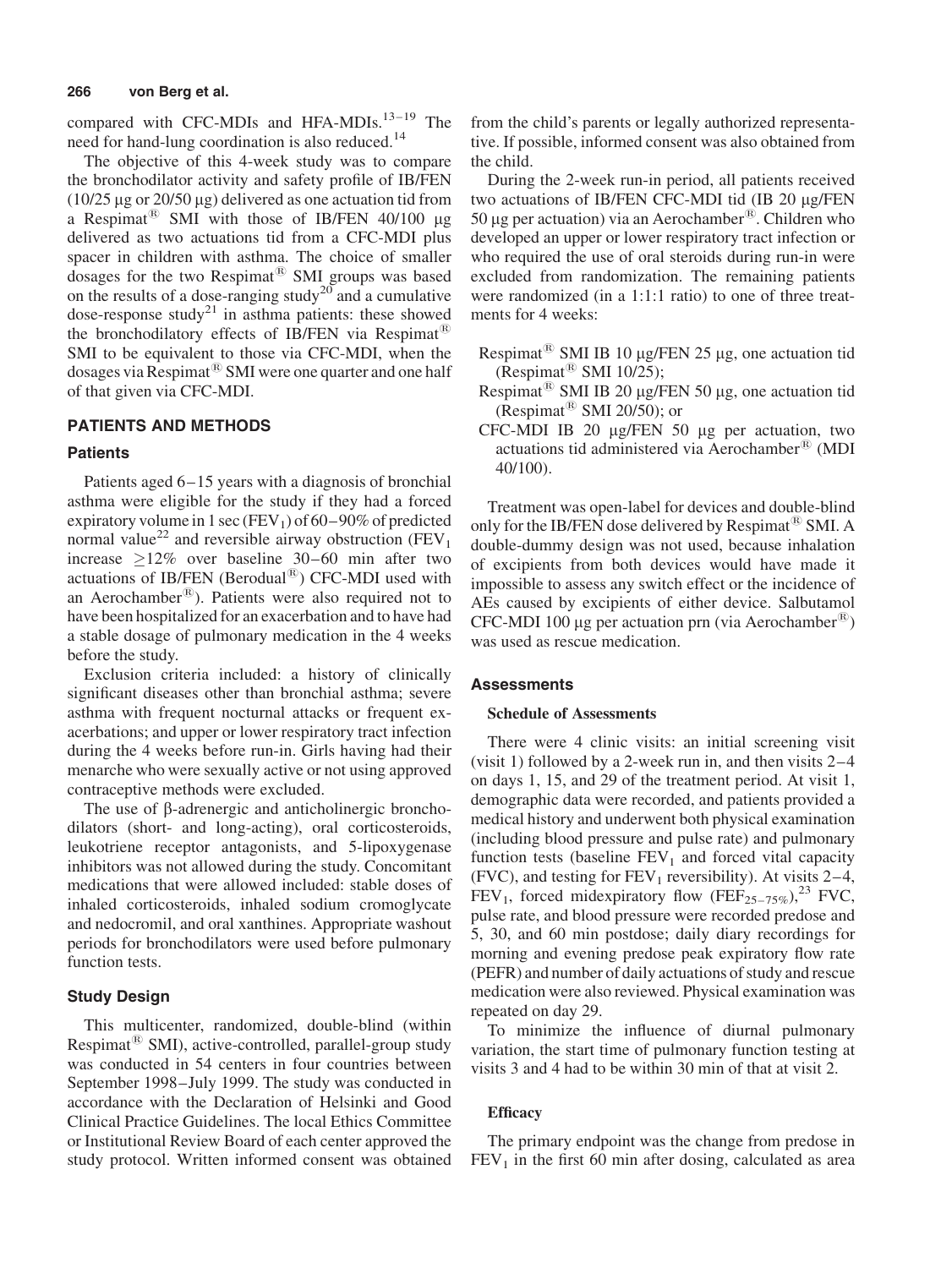under the FEV<sub>1</sub>-time curve between  $0-1$  hr  $(AUC_{0-1 h})$ on day 29.

Secondary efficacy endpoints were: change from predose in  $FEV_1$  ( $AUC_{0-1h}$ ) on days 1 and 15; total  $FEV_1$ calculated as AUC between  $0-1$  hr (TAUC<sub>0–1 h</sub>) on day 29; peak  $FEV<sub>1</sub>$  achieved in the first 60 min after dosing on days 1 and 29 (measured as change from predose value); FVC on all test days (days 1, 15, and 29);  $\text{FEF}_{25-75\%}$  on all test days; and weekly meanvalues of a) predose morning and evening PEFR and b) total daily inhaled rescue medication.

#### Safety

The safety of the study treatments was assessed by monitoring the incidence of adverse events throughout the treatment period and by measuring blood pressure and pulse rate on test days. Patients also had a physical examination at screening and at the end of the study.

The effect of switching from CFC-MDI to Respimat<sup>®</sup> SMI was assessed by comparing morning and evening PEFR, rescue medication use, and respiratory AEs in the first 2 weeks of randomized treatment with the corresponding values during the 2-week run-in.

#### Statistical Analysis

The primary study objective was to demonstrate that at least one of the two doses of IB/FEN via Respimat<sup> $\omega$ </sup> SMI produced a bronchodilator response that was noninferior to (i.e., equivalent to or better than) that obtained from IB/ FEN via CFC-MDI. The null hypothesis was that each IB/ FEN dose delivered via Respimat<sup>®</sup> SMI is therapeutically inferior to that delivered via CFC-MDI by at least 0.075 l in the change from predose in  $FEV_1$  during the first 60 min after dosing  $(AUC_{0-1}$  h) after 4 weeks' treatment. Noninferiority was determined by examining the 95% confidence intervals (CIs) for the adjusted mean difference between each dose from the Respimat $^{\circledR}$  SMI and

|  |  | TABLE 1- Patient Disposition <sup>1</sup> |
|--|--|-------------------------------------------|
|--|--|-------------------------------------------|

CFC-MDI, accompanied by a test of whether the difference between pairs of treatments (IB/FEN Respimat $^{\circledR}$ ) SMI – IB/FEN CFC-MDI) lay in the therapeutically inferior region ( $-\infty$  to  $-0.075$  l). A stepwise procedure first examined the difference between Respimat $^{(8)}$  SMI 20/ 50 and MDI 40/100. Only if this Respimat<sup> $\circledR$ </sup> SMI dose was not inferior to the MDI was Respimat<sup>®</sup> SMI 10/25 to be compared with the MDI in the second step. Testing Respimat<sup>®</sup> SMI 20/50 first was necessary to maintain overall one-sided type I error at  $\alpha = 0.025$ .

A sample size of 135 patients per treatment group (total, 405 patients) was needed to conclude that neither IB/FEN dose delivered via the Respimat<sup>®</sup> SMI was inferior to IB/ FEN delivered via the CFC-MDI at a 2.5% level of significance with a power of approximately 80%, given that the formulations were equal.

The primary endpoint was evaluated by analysis of covariance (ANCOVA), including country and treatment with baseline on day 1 (visit 2) as covariate. Analyses of secondary endpoints were explanatory.

Primary and secondary efficacy analyses of all spirometry data were performed on the clinic spirometry perprotocol (PP) population and confirmatory analyses done on the clinic spirometry intention-to-treat (ITT) population; analyses of morning and evening PEFR were done in distinct PP populations; definitions of all these populations are given in Table 1. All randomized patients (safety population) were included in the AE summaries.

### RESULTS

# **Patients**

The breakdown of patient populations by treatment group is shown in Table 1. In total, 691 patients were enrolled, of whom 156 were not randomized (primarily because of failure to fulfill inclusion/exclusion criteria), leaving 535 patients who were randomized to treatment

| Population                              | $Respimat^{\circledR}$<br>SMI 10/25 µg | $Respimat^{\circledR}$<br>SMI 20/50 µg | CFC-MDI<br>$40/100 \mu$ g | Total   |
|-----------------------------------------|----------------------------------------|----------------------------------------|---------------------------|---------|
| Enrolled                                |                                        |                                        |                           | 691     |
| Entered and treated (safety population) | 178                                    | 180                                    | 177                       | 535     |
| Clinic spirometry $ITT2$                | 178                                    | 180                                    | 177                       | 535     |
| Clinic spirometry $PP3$                 | 153                                    | 154                                    | 154                       | 461     |
| Morning PEFR $PP4$                      | 169                                    | 167                                    | 169                       | 505     |
| Evening PEFR $PP4$                      | 169                                    | 169                                    | 170                       | 505     |
| Prematurely discontinued $(\%)$         | 6(3.4)                                 | 5(2.8)                                 | 11(6.2)                   | 22(4.1) |

<sup>1</sup>CFC-MDI, chlorofluorocarbon metered-dose inhaler; ITT, intention-to-treat; PEFR, peak expiratory flow rate; PP, per-protocol; SMI, Soft Mist<sup>TM</sup> Inhaler.

<sup>2</sup>Patients whose forced expiratory volume in 1 sec (FEV<sub>1</sub>) was measured before first dose of randomized treatment and at least once afterwards.

<sup>3</sup>Clinic spirometry ITT population, minus patients with protocol deviations that would potentially have obscured response to treatment.

4 Patients who had at least 4 days of PEFR data (either morning or evening) for both run-in and randomized treatment periods, and with no major protocol violations affecting PEFR assessment or recording.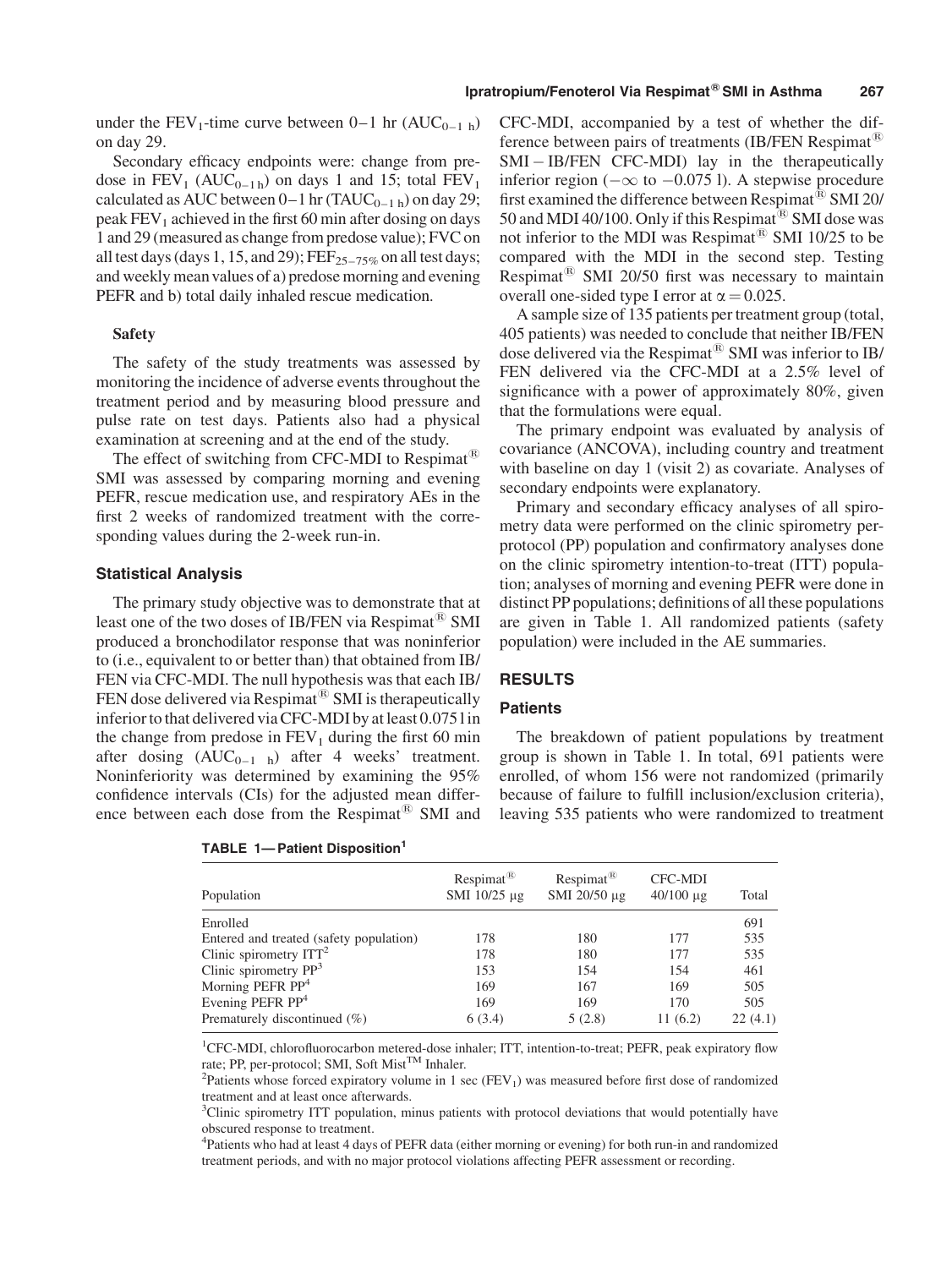(safety population). The clinic spirometry ITT population also consisted of 535 patients. Of these, 74 were excluded because of 85 serious protocol deviations, which were primarily unsatisfactory lung function tests  $(FEV_1 \ge FVC; n = 59)$  and concomitant medication violations ( $n = 10$ ); the patients who were excluded were distributed evenly between the three treatment groups. The remaining patients  $(n = 461)$  constituted the clinic spirometry PP population, which was used for the analysis of all primary and secondary spirometry parameters. The PEFR PP populations (for morning and evening PEFR) each contained 505 patients (see Table 1). Twenty-two patients (4%) failed to complete the study because of AEs  $(n = 12)$ , or for administrative  $(n = 9)$  or other  $(n = 1)$ reasons. The overall withdrawal rate was slightly higher in the MDI group (6.2%) than in the Respimat<sup>®</sup> SMI 10/25 and 20/50 groups (3.4% and 2.8%, respectively).

Baseline demographic data and pulmonary function characteristics at screening were comparable across treatment groups (Table 2). The mean age of patients was 10.4 years, and about two-thirds were boys. The median duration of asthma was 6.3 years, and the three treatment groups were well-matched for pulmonary function measurements at screening. Baseline characteristics of the clinic spirometry PP population were similar to those of the clinic spirometry ITT population.

# **Efficacy**

### Primary Endpoint

Analysis of the primary endpoint (change from predose in FEV<sub>1</sub> in the first 60 min after dosing  $(AUC_{0-1 h})$  on day 29) in the clinic spirometry PP population showed that the difference between mean values (adjusted for country and treatment baseline on day 1) for Respimat<sup> $\&$ </sup> SMI 20/ 50 and MDI 40/100 was 0.022 l (lower 2.5% confidence limit (CL),  $-0.0199$  l;  $P = 0.0001$ ). For Respimat<sup>®</sup> SMI 10/25 and MDI 40/100, the difference was  $-0.0271$ (lower 2.5% CL,  $-0.0688$  l;  $P = 0.0123$ ). For both Respimat<sup>®</sup> SMI 20/50 and Respimat<sup>®</sup> SMI 10/25, the lower CL for the treatment difference with MDI 40/100 was above  $-0.075$  l, indicating that neither Respimat<sup>®</sup> SMI 20/50 nor Respimat<sup>®</sup> SMI 10/25 was inferior to MDI 40/100. Figure 3 shows the 95% CIs for treatment differences for change in  $FEV_1$  (AUC<sub>0–1 h</sub>) on day 29 for all groups. The corresponding analysis of primary endpoint in the clinic spirometry ITT population produced similar results to those in the clinic spirometry PP population.

Time-response curves for change in  $FEV<sub>1</sub>$  in the first 60 min on day 29 showed similar profiles for the three active treatment groups (Fig. 4), with a rapid onset of action followed by further increases in bronchodilation to the last observation time of 1 hr. The mean response to Respimat $^{(8)}$  SMI 20/50 was slightly greater than that to Respimat<sup>®</sup> SMI 10/25.

#### Secondary Endpoints

The results for the analysis of the change in  $FEV<sub>1</sub>$  $(AUC_{0-1 h})$  on days 1 and 15 mirrored those on day 29. Both Respimat<sup>®</sup> SMI 10/25 and Respimat<sup>®</sup> SMI 20/50 were demonstrated to be noninferior to MDI 40/100.

Analyses of other secondary endpoints, namely  $FEV<sub>1</sub>$  $(TAUC_{0-1 h})$  on day 29, peak  $FEV_1$  achieved in the first

| TABLE 2— Demographic and Baseline Characteristics of Safety Population (Mean Values Unless Otherwise Indicated) $^{\rm 1}$ |  |  |
|----------------------------------------------------------------------------------------------------------------------------|--|--|
|----------------------------------------------------------------------------------------------------------------------------|--|--|

| Characteristic                                                | Respimat <sup>®</sup> SMI<br>$10/25 \mu g$ | $Respimat^{\circledR}$<br>SMI 20/50 μg | <b>CFC-MDI</b><br>$40/100 \mu g$ | Total          |
|---------------------------------------------------------------|--------------------------------------------|----------------------------------------|----------------------------------|----------------|
| Sex M/F (N)                                                   | 109/69                                     | 121/59                                 | 115/62                           | 345/190        |
| Age, years (range)                                            | $10.4(5-15)$                               | $10.4(6-15)$                           | $10.5(6-15)$                     | $10.4(5-15)$   |
| Median duration of asthma, years (range)                      | $6.0(0.17-15)$                             | $6.4(0.08-15)$                         | $6.5(0.17-15)$                   | $6.3(0.08-15)$ |
| $FEV1$ (1) (SD)                                               | 1.74(0.55)                                 | 1.75(0.52)                             | 1.77(0.56)                       | 1.75(0.54)     |
| $%$ predicted FEV <sub>1</sub> (SD)                           | 78 (9)                                     | 78 (9)                                 | 78 (9)                           | 78 (9)         |
| FEV <sub>1</sub> increase $(\%)(SD)^2$                        | 24(11)                                     | 23(13)                                 | 24(12)                           | 24 (12)        |
| $FEV1/FVC$ (%)                                                | 82 (10)                                    | 83 (11)                                | 82 (11)                          | 82 (11)        |
| Pulmonary therapies taken during 6 weeks before run-in $(\%)$ |                                            |                                        |                                  |                |
| Inhaled glucocorticoids                                       | 72                                         | 71                                     | 69                               | 71             |
| Short-acting inhaled $\beta$ -agonists                        | 59                                         | 57                                     | 60                               | 59             |
| Oral antihistamines                                           | 28                                         | 23                                     | 23                               | 25             |
| Inhaled cromoglycate or inhaled nedocromil                    | 17                                         | 16                                     | 11                               | 15             |
| Inhaled $\beta$ -agonist + anticholinergic                    | 12                                         | 14                                     | 12                               | 13             |
| Long-acting inhaled $\beta$ -agonists                         | 10                                         | 12                                     | 10                               | 11             |
| Inhaled $\beta$ -agonist + cromoglycate                       | 4                                          | 5                                      | 4                                |                |
| Inhaled anticholinergics                                      |                                            | $<$ 1                                  | 3                                |                |
| Oral xanthines                                                |                                            | $<$ 1                                  | 6                                | 3              |

<sup>1</sup>CFC-MDI, chlorofluorocarbon metered-dose inhaler; FEV<sub>1</sub>, forced expiratory volume in 1 sec; FVC, forced vital capacity; SD, standard deviation; SMI, Soft Mist<sup>TM</sup> Inhaler.

<sup>2</sup>After two actuations ipratropium bromide/fenoterol CFC-MDI via Aerochamber<sup>®</sup>.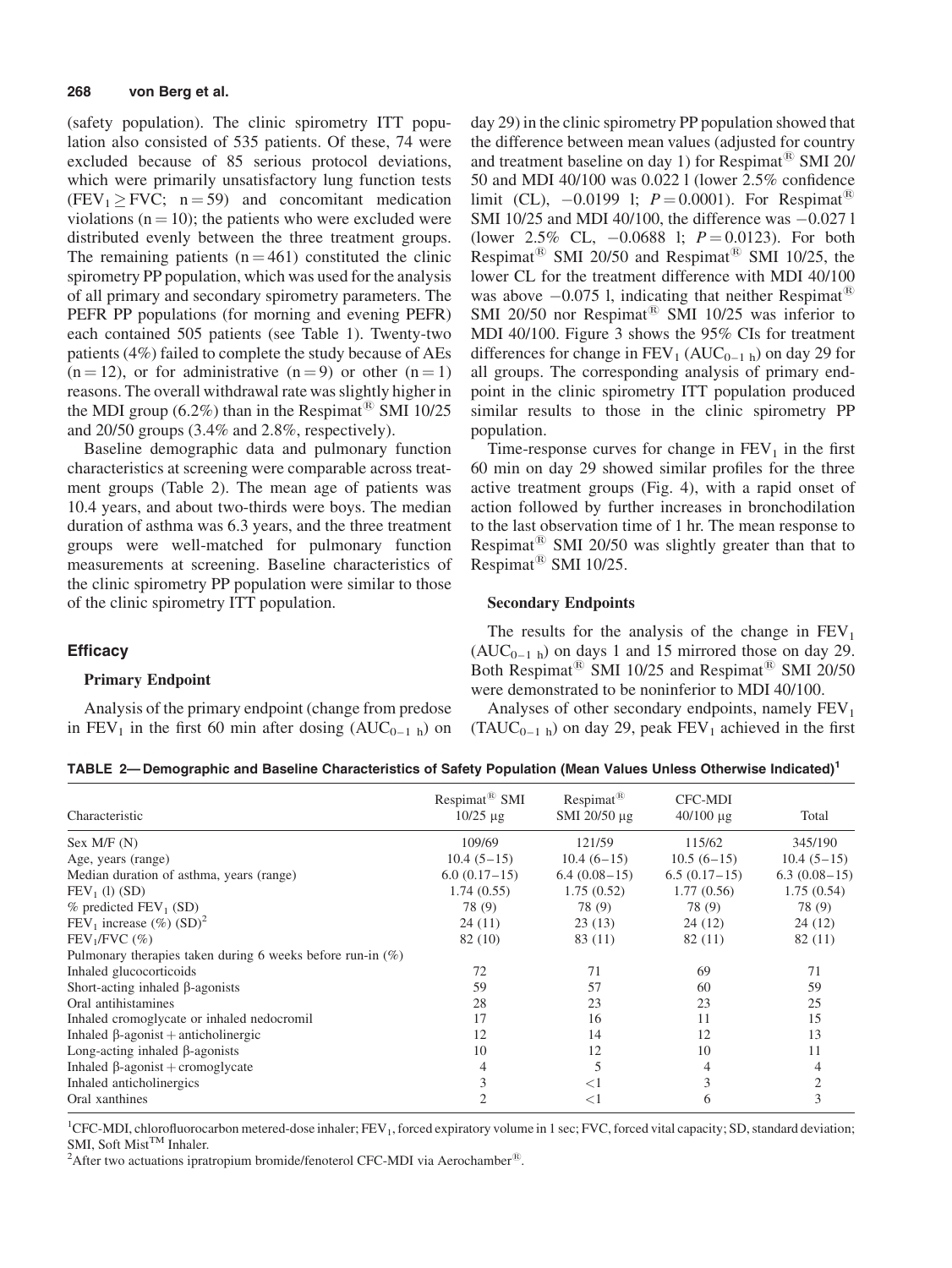

Fig. 3. Between-group differences in bronchodilator response to ipratropium bromide/fenoterol (change in forced expiratory volume in 1 sec. (FEV<sub>1</sub>) from predose value expressed as area under curve ( $AUC_{0-1 h}$ )) during first 60 min after dosing on day 29 in children with asthma. Differences shown (mean and 95% confidence intervals) are those between each Respimat<sup>®</sup> Soft Mist<sup>™</sup> Inhaler (SMI) group and metered-dose inhaler (MDI) group, and between two Respimat SMI groups, and are adjusted for country and treatment baseline (predose on day 1). Data shown are from clinic spirometry perprotocol population  $(n = 461)$ .

60 min after dosing on days 1 and 29 (measured as change from predose value), and FVC and  $FEF_{25-75\%}$  on all test days, gave similar results to those seen for the analysis of the primary endpoint (data not shown). All  $FEV_1$ , FVC, and  $\text{FEF}_{25-75\%}$  analyses showed a trend to higher



Fig. 4. Mean change in forced expiratory volume in 1 sec (FEV<sub>1</sub>) from predose value in first 60 min after dosing with ipratropium bromide/fenoterol on day 29 in three treatment groups, adjusted for country and treatment baseline (predose on day 1). Data shown are from clinic spirometry per-protocol population  $(n = 461)$ . MDI, metered-dose inhaler; SMI, Soft Mist<sup>TM</sup> Inhaler.



Fig. 5. Mean weekly morning predose peak expiratory flow rates (PEFR) in each treatment group, adjusted for country and treatment baseline (run-in week). Run-in week is last week before first dose of randomized treatment; data shown are from morning PEFR per-protocol population ( $n = 505$ ). MDI, metered-dose inhaler; SMI, Soft Mist™ Inhaler.

bronchodilator responses for Respimat<sup>®</sup> SMI 20/50 than for Respimat<sup>®</sup> SMI 10/25, with consistently higher point estimates for the higher Respimat<sup> $E$ </sup> SMI dose (data not shown).

Diary data showed no clinically relevant differences between treatments. Morning PEFR measurements showed small but steady improvements during the study in all treatment groups (Fig. 5). No treatment difference was observed between Respimat<sup>®</sup> SMI 20/50 and MDI 40/100; however, the Respimat<sup>®</sup> SMI 10/25 group had slightly smaller increases in morning PEFR than the other two groups over the study period. The same trends were seen for evening PEFR measurements (data not shown). A small decrease in rescue medication use from the runin period to the first 2 weeks of randomized treatment was observed in all treatment groups, but no relevant differences were observed between treatments.

# Safety and Tolerability

The safety profiles of Respimat<sup>®</sup> SMI 10/25 and 20/ 50 were generally comparable to that of MDI 40/100. The overall incidence rate of AEs was higher in the MDI 40/ 100 (34%) than in the Respimat<sup>®</sup> SMI 10/25 (25%) and Respimat<sup>®</sup> SMI 20/50 (24%) groups. However, there were no clinically relevant differences in the incidence of AEs between treatments, and most AEs were mild to moderate in severity. The most commonly reported AEs were respiratory system disorders; the incidence of these and other AEs that were reported by more than 2% of patients in any one group are shown in Table 3. Asthma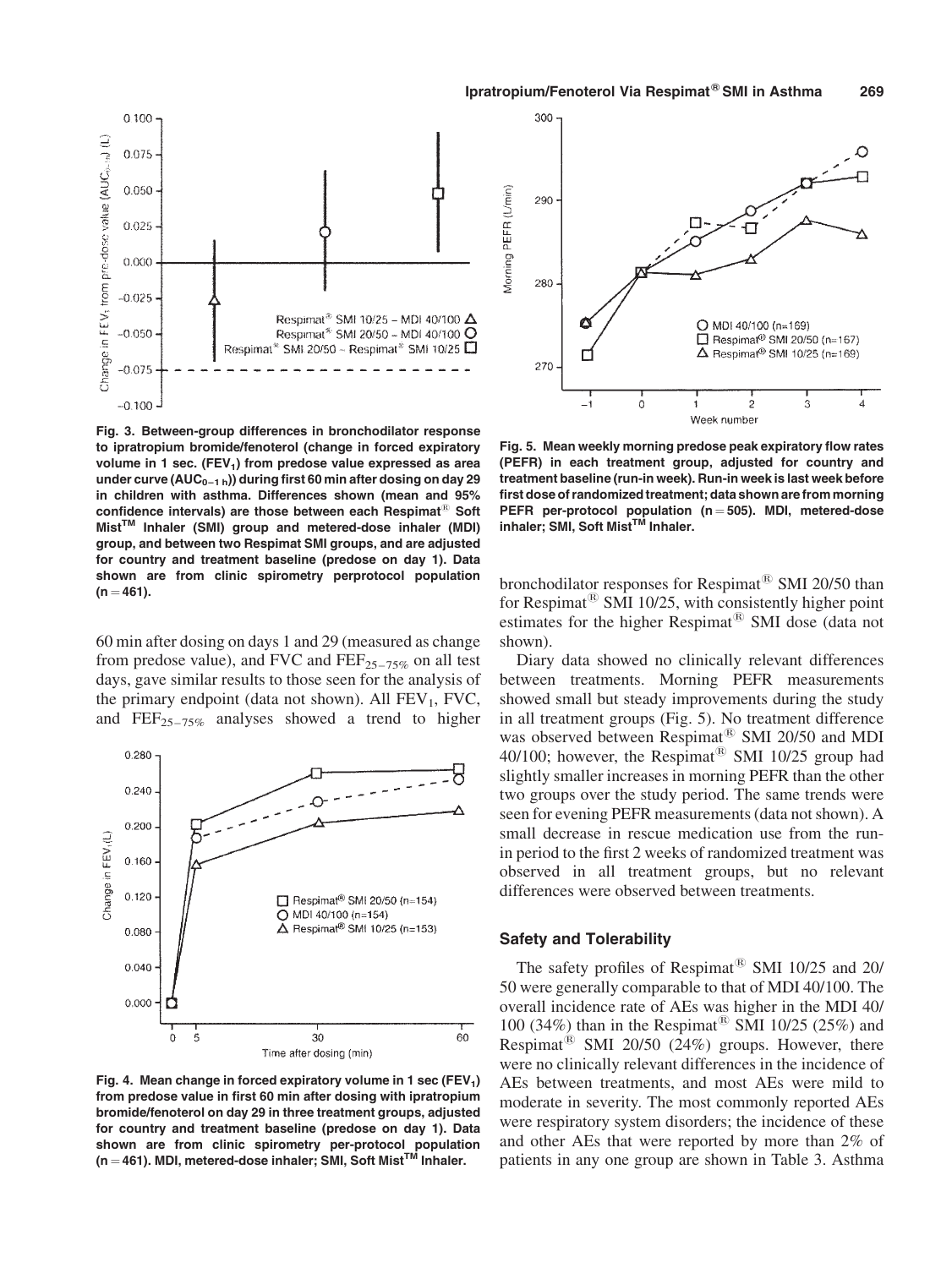#### 270 von Berg et al.

TABLE 3— Number of Patients Reporting Adverse Events (AEs) During Randomized Treatment With Ipratropium Bromide/Fenoterol Via Respimat<sup>®</sup> Soft Mist<sup>TM</sup> Inhaler (SMI) or CFC-MDI in Children With Asthma (Safety Population,  $n = 535$ )<sup>1</sup>

| Number of patients (and $\%$ of total)<br>reporting at least one adverse event | $Respimat^{\tiny{\textcircled{\tiny{R}}}}$ SMI<br>$10/25 \text{ µg} (n = 178)$ | Respimat <sup>®</sup> SMI<br>$20/50 \text{ µg}$ (n = 180) | <b>CFC-MDI</b><br>$40/100 \mu g (n = 177)$ |
|--------------------------------------------------------------------------------|--------------------------------------------------------------------------------|-----------------------------------------------------------|--------------------------------------------|
| Total with any adverse event                                                   | 44 (24.7)                                                                      | 43 (23.9)                                                 | 60(33.9)                                   |
| Most common AEs                                                                |                                                                                |                                                           |                                            |
| Asthma exacerbation                                                            | 12(6.7)                                                                        | 10(5.6)                                                   | 16(9.0)                                    |
| Coughing                                                                       | 11(6.2)                                                                        | 12(6.7)                                                   | 14(7.9)                                    |
| <b>URTI</b>                                                                    | 4(2.2)                                                                         | 8(4.4)                                                    | 7(4.0)                                     |
| Rhinitis                                                                       | 5(2.8)                                                                         | 6(3.3)                                                    | 5(2.8)                                     |
| Pharyngitis                                                                    | 4(2.2)                                                                         | 4(2.2)                                                    | 4(2.3)                                     |
| Headache                                                                       | 4(2.2)                                                                         | 3(1.7)                                                    | 5(2.8)                                     |
| <b>Sinusitis</b>                                                               | 3(1.7)                                                                         | 3(1.7)                                                    | 4(2.3)                                     |
| Dyspnea                                                                        | 3(1.7)                                                                         | 0(0.0)                                                    | 6(3.4)                                     |
| Influenza-like symptoms                                                        | 1(0.6)                                                                         | 4(2.2)                                                    | 3(1.7)                                     |
| <b>Bronchitis</b>                                                              | 4(2.2)                                                                         | 1(0.6)                                                    | 1(0.6)                                     |
|                                                                                |                                                                                |                                                           |                                            |

<sup>1</sup>"Most common AEs" are defined as those reported by >2% of patients in at least one treatment group. AEs are described by WHO preferred term. CFC-MDI, chlorofluorocarbon metered-dose inhaler; URTI, upper respiratory tract infection.

exacerbation, coughing, and dyspnea were more frequent in the MDI 40/100 group.

A total of 12 (2.2%) patients discontinued study treatment because of AEs: Respimat<sup>®</sup> SMI 10/25 (n = 2, 1.1%), Respimat<sup>®</sup> SMI 20/50 (n = 3, 1.7%), and MDI 40/ 100 ( $n = 7, 4.0\%$ ). The reasons for discontinuation were unexpected worsening of asthma  $(n = 6)$ , worsening of other disease ( $n = 1$ ), and other AEs ( $n = 5$ ).

Only 4 patients (0.7%) experienced serious AEs during randomized treatment. Three of these were in the MDI 40/ 100 group (asthma exacerbation, lower abdominal pain of unknown genesis, and appendicitis) and one was in the Respimat<sup> $\&$ </sup> SMI 10/25 group (asthma exacerbation). None of these events was considered to be treatment-related, and all the patients recovered.

Comparison of the first 2 weeks of the randomized treatment period with the last 2 weeks of run-in showed no switch effect in any treatment group, as measured by morning and evening PEFR, rescue medication use, and respiratory AEs. An increase in morning and evening PEFR from run-in to the first 2 weeks of the treatment period was observed in all three groups, accompanied by a fall in rescue medication use. There were no clinically relevant changes in the incidence of respiratory AEs during the first 2 weeks of treatment in the two Respimat<sup> $E$ </sup> SMI groups compared with run-in (during which they had been receiving open-label IB/FEN MDI). The incidence of asthma exacerbations increased in the MDI group (from 3.4% to 6.2%). Patients in all three groups experienced a slight increase in upper respiratory tract infections (URTIs) in the first 2 weeks of study treatment; however, this finding may have been confounded by the requirement in the study protocol that patients who developed a URTI during run-in were to be excluded from the study.

There were no spontaneous reports of paradoxical bronchoconstriction during the study. There were no clinically relevant differences between treatment groups in vital signs, and no clinically relevant changes were detected by physical examination at the end of the study.

#### **DISCUSSION**

The objective of this study was to compare the efficacy and safety of treatment with IB/FEN delivered from a Respimat<sup> $\overset{\circ}{\mathbb{B}}$ </sup> SMI with that from a conventional CFC-MDI plus spacer in children with asthma. The results show that not only is IB/FEN via Respimat $^{(8)}$  SMI at least as effective as via a conventional MDI plus spacer, and just as safe, but that Respimat $^{(8)}$  SMI also enables a reduction in the nominal dose.

The dosage of IB/FEN used in the active control group (CFC-MDI plus spacer) was two actuations of  $20/50 \mu$ g taken three times daily. This dosage was chosen because it was the highest dosage shown to be safe in this patient population. However, a quarter and a half of this dosage were considered appropriate for evaluation when delivered from Respimat<sup>®</sup> SMI (via one actuation, as opposed to two actuations from the CFC-MDI), based on the results from a dose-ranging study<sup>20</sup> and  $a$  cumulative doseresponse study.<sup>21</sup> The use of a spacer with an MDI is considered the best way of optimizing lung deposition of the inhaled drug. A previous study in healthy volunteers showed that lung deposition from a Respimat<sup>®</sup> SMI is up to four times greater than that achieved from a MDI used with a spacer.<sup>16</sup>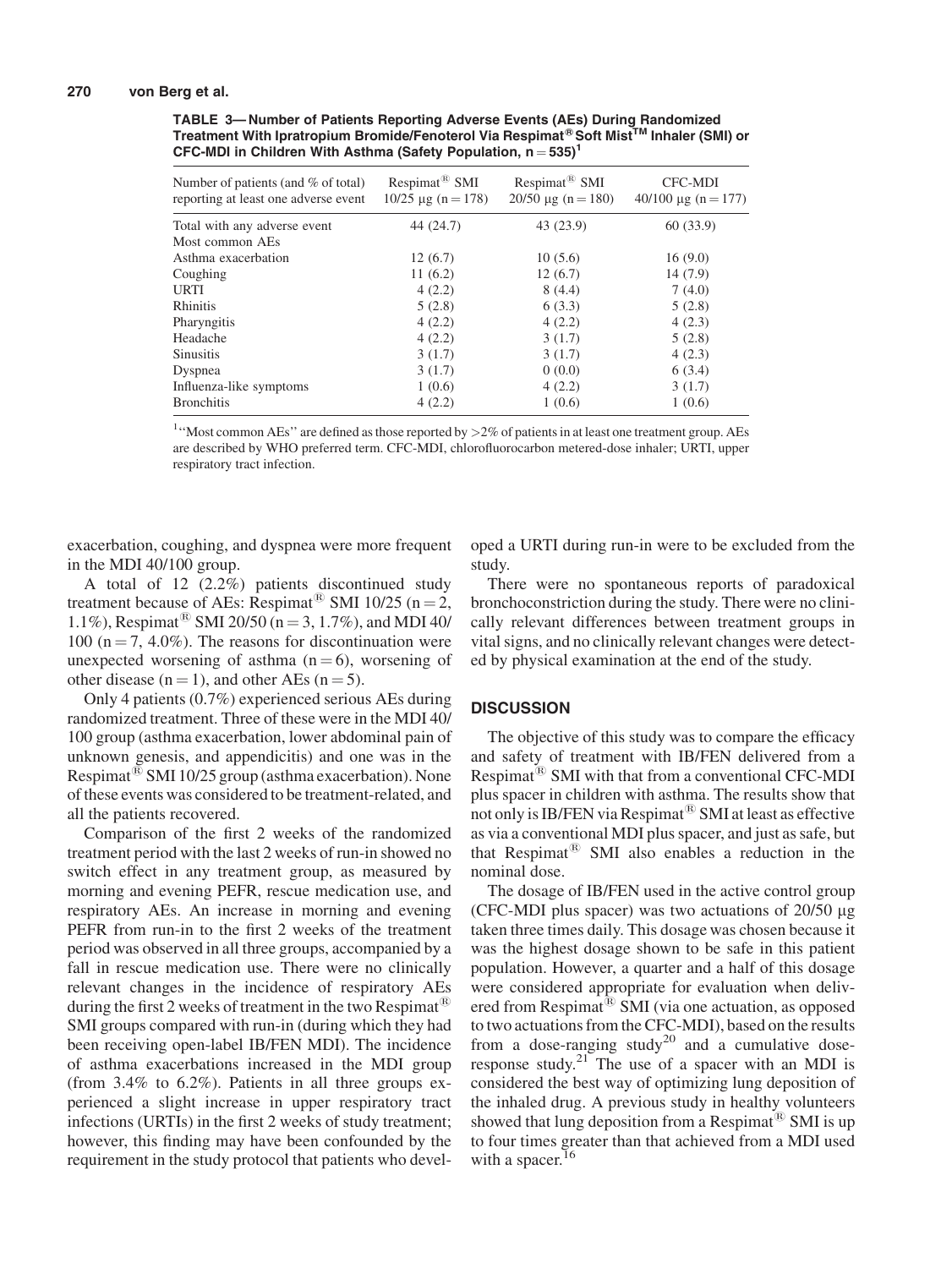Analysis of the primary endpoint of this study clearly showed that neither Respimat<sup>®</sup> SMI 10/25 nor 20/50 was inferior to MDI 40/100 on any of the test days. This result was supported by analyses of secondary endpoints (total  $FEV_1$  (TAUC<sub>0–1 h</sub>), peak  $FEV_1$  measured as change from predose, FVC, and  $\overline{FEF}_{25-75\%}$ ). Our results confirm the findings of the dose-ranging and cumulative doseresponses studies in asthma patients already mentioned above; $^{20,21}$  these studies showed that administration of IB/ FEN via Respimat $^{(8)}$  SMI was as effective and safe as a dose twice as large (dose-ranging study) or four times as large (dose-response study) given via CFC-MDI. Our results also agree with those of a larger study in patients with asthma: IB/FEN doses of  $10/25$  µg and  $20/50$  µg delivered via Respimat<sup>®</sup> SMI were shown to be noninferior to IB/FEN 40/100 µg delivered by CFC-MDI in 631 adult patients with moderate to severe stable asthma in a 12-week study. $24$ 

Goldberg et al. also showed a dose-response relationship (FEV<sub>1</sub> [AUC<sub>0-6</sub>]) across the range of IB/FEN doses delivered by Respimat<sup>®</sup> SMI.<sup>20</sup> Similarly, in the current study, all  $FEV_1$ , FVC, and  $FEF_{25-75\%}$  analyses showed a trend toward a higher bronchodilator response in the Respimat<sup>( $\&$ </sup> SMI 20/50 group than in the Respimat<sup> $\&$ </sup> SMI 10/25 group, with higher point estimates for Respimat<sup> $E$ </sup> SMI 20/50. Since the safety and tolerability of IB/FEN in the two Respimat<sup>®</sup> SMI groups were very similar, this observation suggests that the Respimat<sup>®</sup> SMI 20/50 dose is the more rational choice for therapy.

A change of inhaler device and/or formulation may offer the potential for adverse effects to occur, i.e., the socalled ''switch'' effect. However, in our study, comparisons between the first 2 weeks of randomized treatment and the run-in period showed no ''switch'' effect for morning or evening PEFR, rescue medication use, or respiratory adverse events in patients whose treatment changed from CFC-MDI plus spacer to propellant-free Respimat<sup> $B$ </sup> SMI.

The inclusion of a new inhaler device (Respimat  $\mathbb{B}$  SMI) required the children in this study to learn a new inhaler technique. Although technique and device preference were not formally measured during the study, anecdotal evidence suggested that children found it easy to learn the correct technique for using the Respimat<sup>®</sup> SMI, and that they preferred the device to the CFC-MDI. Moreover, the efficacy results achieved with Respimat<sup>®</sup> SMI (at least as good as with CFC-MDI, but at a lower dose) were achieved without the need for a spacer.

The safety profile of Respimat<sup>®</sup> SMI 10/25 and 20/50 was comparable to that of CFC-MDI plus spacer. As would be expected in an asthma population, the most common AEs were related to the respiratory system. The incidence of AEs during the 4-week treatment period and the number of children withdrawing from the study were higher in the MDI group than in both Respimat<sup> $\ddot{\text{B}}$ </sup> SMI

groups; however, no clinically relevant treatment differences in AE incidence were observed. Therefore, the higher incidence of AEs in the MDI group may be a chance finding.

The use of some inhalers, particularly MDIs, is associated with occasional reports of paradoxical bronchoconstriction, which are assumed to be due to excipients present in the formulation. The aqueous solution delivered by Respimat<sup> $\mathcal{B}$ </sup> SMI contains a stabilizing agent, ethylene diamine tetra-acetic acid, and an antibacterial agent, benzalkonium chloride. These agents, when administered separately, were reported to cause dose-related acute decreases in lung function,  $25-27$  but at doses that are up to 200 times larger than that contained in a single actuation from a Respimat<sup>®</sup> SMI. In this study, there were no spontaneous reports of paradoxical bronchoconstriction.

In conclusion, IB/FEN dosages of  $10/25$  µg and  $20/$ 50 µg administered tid from the Respimat<sup>®</sup> SMI produce bronchodilator responses that are noninferior to a dosage of 40/100 mg administered tid via CFC-MDI plus spacer in children with asthma. Thus, the Respimat $^{\circledR}$  SMI enables a 2–4-fold reduction in the nominal dose of IB/FEN, while offering similar therapeutic efficacy and safety to a CFC-MDI plus spacer over a 4-week treatment period. Respimat<sup>®</sup> SMI also offers greater convenience, as each individual dose from the Respimat $^{\circledR}$  SMI can be delivered in one actuation as opposed to two from the CFC-MDI. The Respimat<sup>®</sup> SMI appears to be an improved device for administering inhaled drugs to asthma patients, and obviates the need for a spacer.

# ACKNOWLEDGMENTS

We thank all the investigators in Belgium, France, Germany, and South Africa who participated in the study. The authors declare no conflicts of interest in respect to this study.

#### **REFERENCES**

- 1. Mannino DM, Homa DM, Pertowski CA, Ashizawa A, Nixon LL, Johnson CA, Ball LB, Jack E, Kang DS. Surveillance for asthma—United States, 1960–1995. MMWR 1998;47:1–27.
- 2. von Mutius E. The burden of childhood asthma. Arch Dis Child [Suppl] 2000;82:2–5.
- 3. National Heart, Lung, and Blood Institute/World Health Organization. Global Initiative for Asthma. Global strategy for asthma management and prevention. Publication no. 02-3659. Bethesda, MD: National Institutes of Health; 2002.
- 4. Pauwels RA, Buist AS, Calverley PMA, Jenkins CR, Hurd SS, on behalf of GOLD Scientific Committee. Global strategy for the diagnosis, management, and prevention of chronic obstructive pulmonary disease. NHLBI/WHO Global Initiative for Chronic Obstructive Lung Disease (GOLD) workshop summary. Am J Respir Crit Care Med 2001;163:1256–1276.
- 5. Frolund L, Madsen F, Svendsen UG, Weeke B. Comparison of two aerosols containing both fenoterol and ipratropium in a high (Duovent) and low (Berodual) concentration, respectively. Respiration [Suppl] 1986;50:270–273.